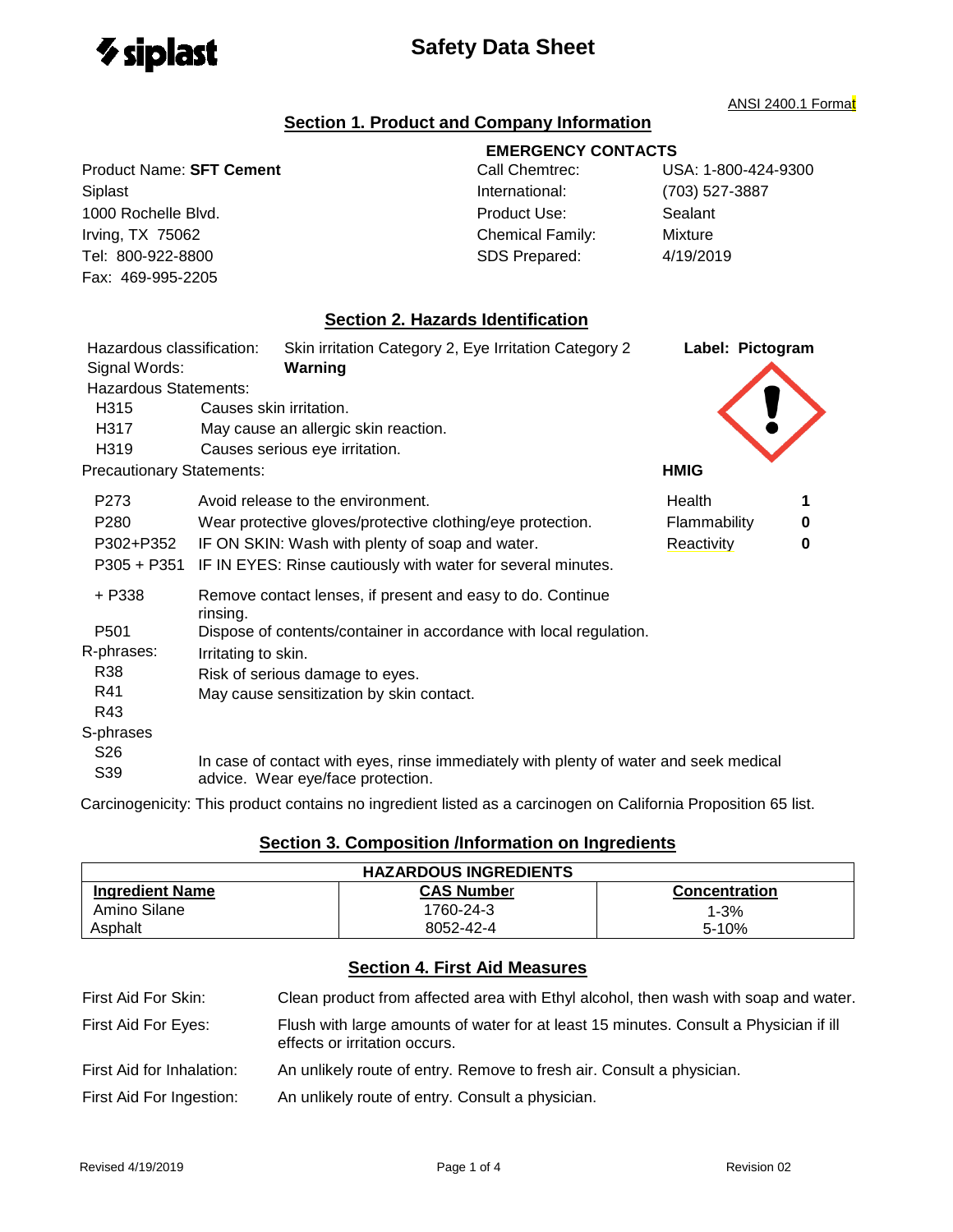

## **Section 5. Fire Fighting Measures**

| <b>Special Fire Fighting</b>                                                                                                                                                                        | None. Full emergency equipment with self-contained breathing                                                                                                                                                                      |  |  |
|-----------------------------------------------------------------------------------------------------------------------------------------------------------------------------------------------------|-----------------------------------------------------------------------------------------------------------------------------------------------------------------------------------------------------------------------------------|--|--|
| Instructions:                                                                                                                                                                                       | apparatus and full protective clothing should be worn by firefighters.                                                                                                                                                            |  |  |
| <b>Extinguishing Media:</b>                                                                                                                                                                         | Water, CO <sub>2</sub> , Dry Chemical, Foam.                                                                                                                                                                                      |  |  |
| Unusual Fire and Explosion Hazards:                                                                                                                                                                 | None.                                                                                                                                                                                                                             |  |  |
| Flashpoint:<br>Upper Flammable Limit:<br>Lower Flammable Limit:<br>Autoignition temperature:<br>Sensitivity to Impact:<br>Sensitivity to Static Discharge:<br><b>Hazardous Combustion Products:</b> | Not applicable.<br>Not applicable.<br>Not applicable.<br>Not applicable.<br>Not applicable.<br>Not applicable.<br>Thermal decomposition may produce toxic fumes of Carbon<br>Monoxide, Carbon dioxide, Sulfur oxides and Hydrogen |  |  |

## **Section 6. Accidental Release Measures**

| <b>Handling Precautions:</b>    | Use personal protection recommended in section 8. Avoid eye, skin, and clothing<br>contact.                                       |
|---------------------------------|-----------------------------------------------------------------------------------------------------------------------------------|
| Cleanup:                        | Collect spill with absorbent material such as cardboard, allow to cure and place<br>into a container approved for waste disposal. |
| <b>Regulatory Requirements:</b> | Follow applicable OSHA regulations (29 CFR 1910.120).                                                                             |
|                                 | Section 7. Handling and Storage                                                                                                   |
| <b>Handling Precautions:</b>    | Use personal protection recommended in section 8. Avoid eye, skin and clothing<br>contact.                                        |
| Prevention of fires and         | Product is not considered flammable under normal conditions, and explosions:<br>product is not considered explosive.              |
| <b>Storage Requirements:</b>    | Store in a cool dry area (this product polymerizes when in contact with moisture.)                                                |

## **Section 8. Exposure Controls / Personal Protection**

| Hand protection:                                                 | Wear impervious gloves such as vinyl to minimize contact with skin. |
|------------------------------------------------------------------|---------------------------------------------------------------------|
| Eye protection:                                                  | Wear safety glasses or goggles to avoid eye contact.                |
| Skin protection:                                                 | Wear impervious gloves such as vinyl to minimize contact with skin. |
| Environmental exposure control: No specific controls are needed. |                                                                     |

#### **Section 9. Physical and Chemical Properties**

| <b>Physical State:</b>          | Water Solubility: Insoluble  | % Volatile:                   | 0.70%                                       |
|---------------------------------|------------------------------|-------------------------------|---------------------------------------------|
| Appearance and Odor:            | Paste, mild mint scent       | VOC:                          | 10.07 $q/l$                                 |
| Freezing/Melting Point(°C): N/A |                              | Flash Point:                  | $N/A^{\circ}C$ (Tag closed cup)             |
| Odor Threshold (ppm):           | N/A                          | Autoignition Temperature: N/A |                                             |
| Vapor Pressure:                 | <1                           | pH:                           | N/A                                         |
| Vapor Density (Air=1):          | >1                           |                               | Flash Point Method: Based on FP of the most |
|                                 |                              |                               | volatile component.                         |
| Density:                        | 12.07 lbs./gal. (calculated) | LEL: N/A<br>UEL: N/A          |                                             |
| <b>Specific Gravity:</b>        | 1.45                         |                               |                                             |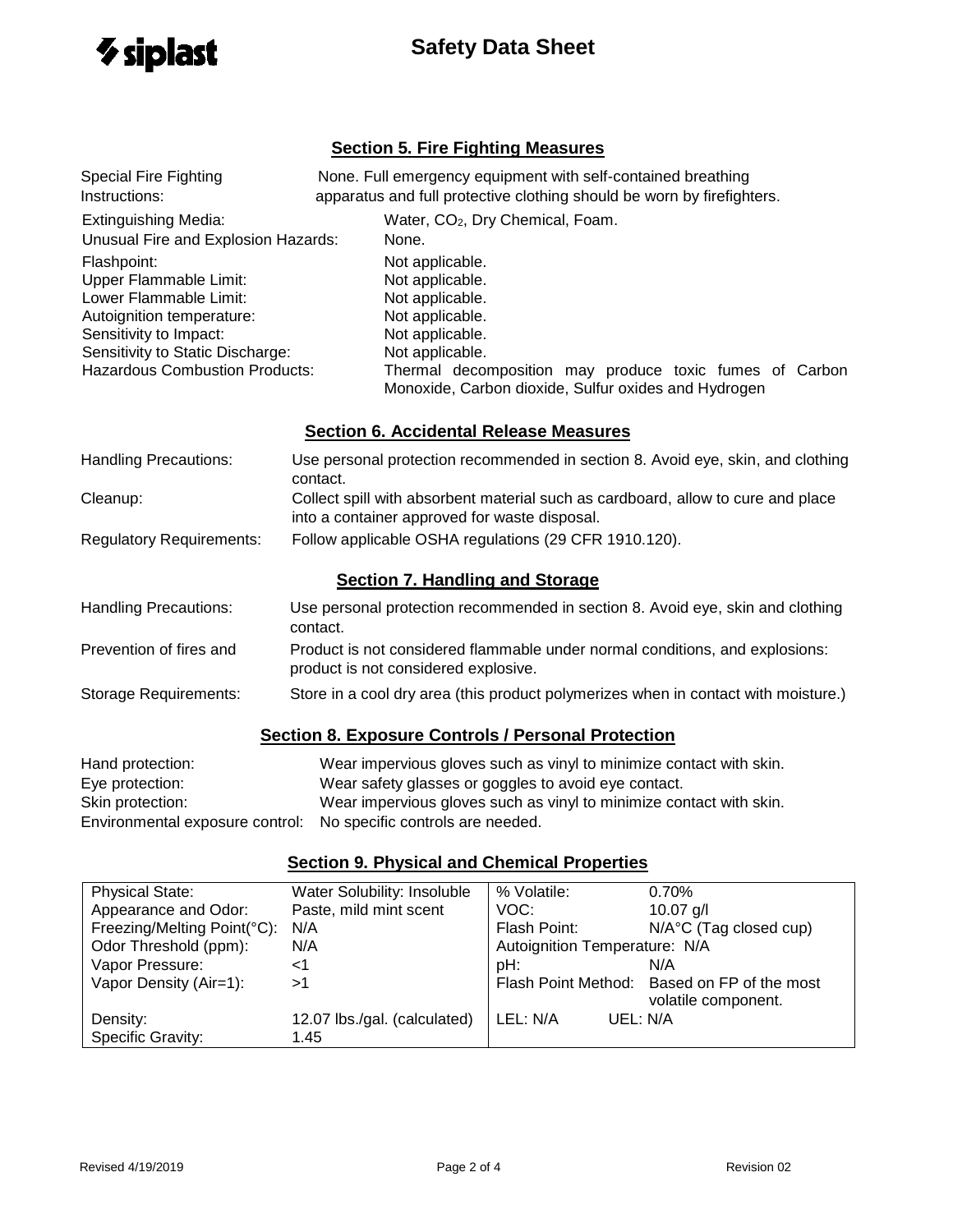

### **Section 10. Stability and Reactivity**

Stability: Considered Stable. Conditions to Avoid: None known. Incompatible Materials: None known.

Hazardous Thermal decomposition Decomposition may produce toxic fumes Products: of CO and /or CO<sup>2</sup>

### **Section 11. Toxicological Information**

| Information below is based on Amino Silane. (Refer to Sections 2 and 3.) |                                                         |
|--------------------------------------------------------------------------|---------------------------------------------------------|
| Oral - Result:                                                           | LD50 > 2,000 mg/kg. Remark: Very low order of toxicity. |
| Skin Absorption - Result:                                                | LD50 > 2,000 mg/kg. Remark: Very low order of toxicity. |
| Skin Direct contact - Result:                                            | Slight irritation.                                      |
| Eye Direct contact - Result:                                             | Severe irritation. Remark: Causes corneal injury.       |
| Inhalation - Result:                                                     | LC50 Not acutely Toxic.                                 |
| <b>Exposure Limits:</b>                                                  | Not applicable.                                         |
| Sensitization:                                                           | No.                                                     |
| <b>Reproductive Toxicity:</b>                                            | No.                                                     |
| Mutagenicity:                                                            | No.                                                     |
| Teratogenicity:                                                          | No.                                                     |
| <b>Synergistic Products:</b>                                             | None.                                                   |

### **Section 12. Ecological Information**

No known applicable information.

### **Section 13. Disposal Considerations**

If this product as supplied becomes a waste, it does not meet the criteria of a hazardous waste as defined under the Resource Conservation and Recovery Act (RCRA) 40 CFR 261. This product becomes a firm synthetic rubber when cured. Please allow to cure before disposal.

### **Section 14. Transport Information**

| Special Shipping Information<br><b>DOT</b> |                                                                                                                                                                                   | None.<br>Not regulated.               |
|--------------------------------------------|-----------------------------------------------------------------------------------------------------------------------------------------------------------------------------------|---------------------------------------|
|                                            | Hazard class or division:<br>Identification number:<br>Packing group:                                                                                                             | None<br>None<br>None                  |
|                                            | International Air Transportation (ICAO/IATA)<br>Proper shipping name:<br>Hazard class or division:<br>Identification number:<br>Packing group:<br>Water Transportation (IMO/IMDG) | Not regulated<br>None<br>None<br>None |
|                                            | Proper shipping name:<br>Hazard class or division:<br>Identification number:<br>Packing group:                                                                                    | Not regulated<br>None<br>None<br>None |